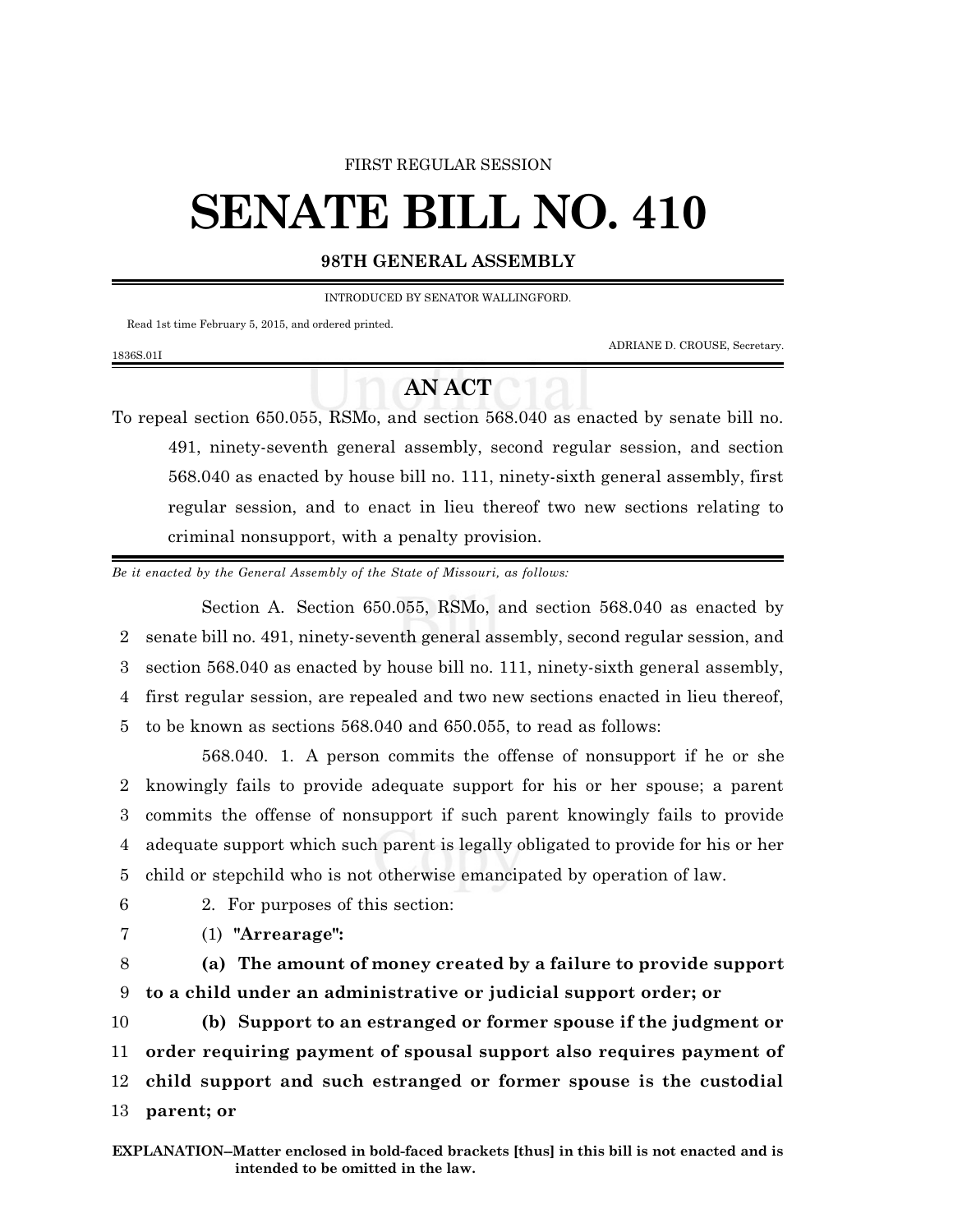**(c) Both paragraphs (a) and (b).**

 **The arrearage shall reflect any retroactive support ordered under a modification, and any judgments entered by a court of competent jurisdiction or any authorized agency and any satisfactions of judgment filed by the custodial parent;**

 **(2)** "Child" means any biological or adoptive child, or any child whose paternity has been established under chapter 454, or chapter 210, or any child whose relationship to the defendant has been determined, by a court of law in a proceeding for dissolution or legal separation, to be that of child to parent;

 **[**(2)**] (3)** "Good cause" means any substantial reason why the defendant is unable to provide adequate support. Good cause does not exist if the defendant purposely maintains his inability to support;

 **[**(3)**] (4)** "Support" means food, clothing, lodging, and medical or surgical attention;

 **[**(4)**] (5)** It shall not constitute a failure to provide medical and surgical attention, if nonmedical remedial treatment recognized and permitted under the laws of this state is provided.

 3. Inability to provide support for good cause shall be an affirmative defense under this section. A defendant who raises such affirmative defense has the burden of proving the defense by a preponderance of the evidence.

 4. The defendant shall have the burden of injecting the issues raised by subdivision **[**(4)**] (5)** of subsection 2 and subsection 3 of this section.

 5. The offense of criminal nonsupport is a class A misdemeanor, unless the total arrearage is in excess of an aggregate of **[**twelve**] twenty-four** monthly payments due under any order of support issued by any court of competent jurisdiction or any authorized administrative agency, in which case it is a class E felony.

 6. **(1)** If at any time an offender **[**convicted**] found guilty** of criminal nonsupport is placed on probation or parole, there may be ordered as a condition of probation or parole that the offender commence payment of current support as well as satisfy the arrearages. Arrearages may be satisfied first by making such lump sum payment as the offender is capable of paying, if any, as may be shown after examination of the offender's financial resources or assets, both real, personal, and mixed, and second by making periodic payments. Periodic payments toward satisfaction of arrears when added to current payments due **[**may**] shall** be in such aggregate sums as is not greater than fifty percent of the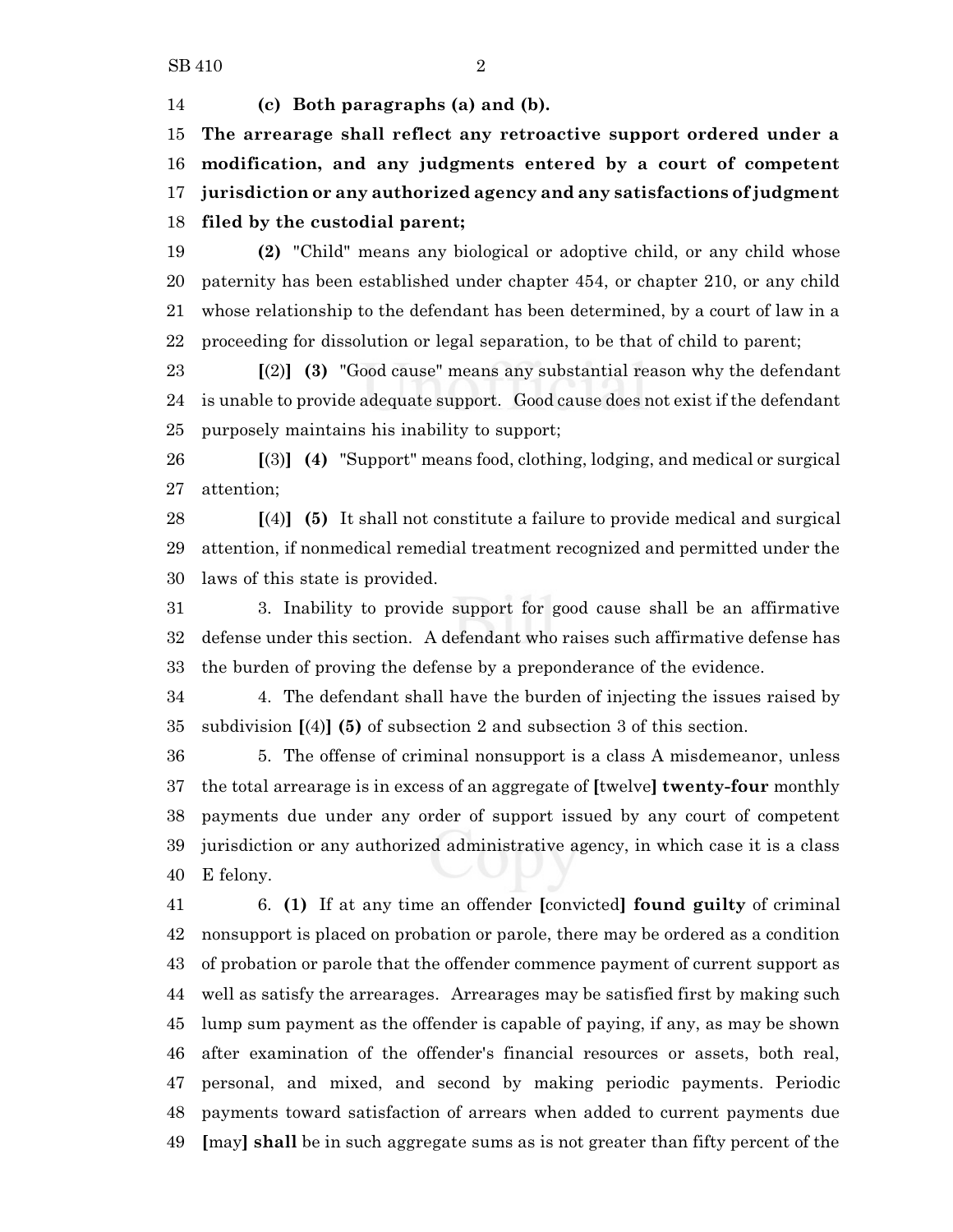offender's adjusted gross income after deduction of payroll taxes, medical insurance that also covers a dependent spouse or children, and any other court-or administrative-ordered support, only.

 **(2)** If the offender fails to pay the **[**current**]** support and arrearages **[**as ordered**] under the terms of his or her probation or parole**, the court may revoke probation or parole and then impose an appropriate sentence within the range for the class of offense that the offender was convicted of as provided by law, unless the offender proves good cause for the failure to pay as required under subsection 3 of this section.

 **(3) (a) After a period of not less than eight years, an individual who has been found guilty of a first offense of criminal nonsupport under this section and who has successfully completed the terms of his or her sentence may petition the court for expungement of all official records of his or her arrest, plea, trial, or conviction. If the court determines after hearing that such person:**

**a. Has not been convicted of any subsequent offense;**

**b. Has not been found guilty of any felony offense;**

 **c. Is current on all child support obligations and has had no lapse in payment of all child support obligations during the eight-year period;**

**d. Has paid off all arrearages; and**

 **e. Has no other criminal charges or administrative child support actions pending at the time of the hearing on the application for expungement with respect to all children subject to orders of payment of child support,**

 **the court shall enter an order of expungement. In addition, the court may consider successful completion of a criminal nonsupport courts program under section 478.1000, or any other circumstances or factors deemed relevant by the court.**

 **(b) Upon granting the order of expungement, the records and files maintained in any court proceeding in an associate or circuit division of the circuit court under this section shall be confidential and only available to the parties or by order of the court for good cause shown.**

 **(c) The effect of such order shall be to restore such person to the status he or she occupied prior to such arrest, plea or conviction as if such event had never taken place. No person for whom such order has**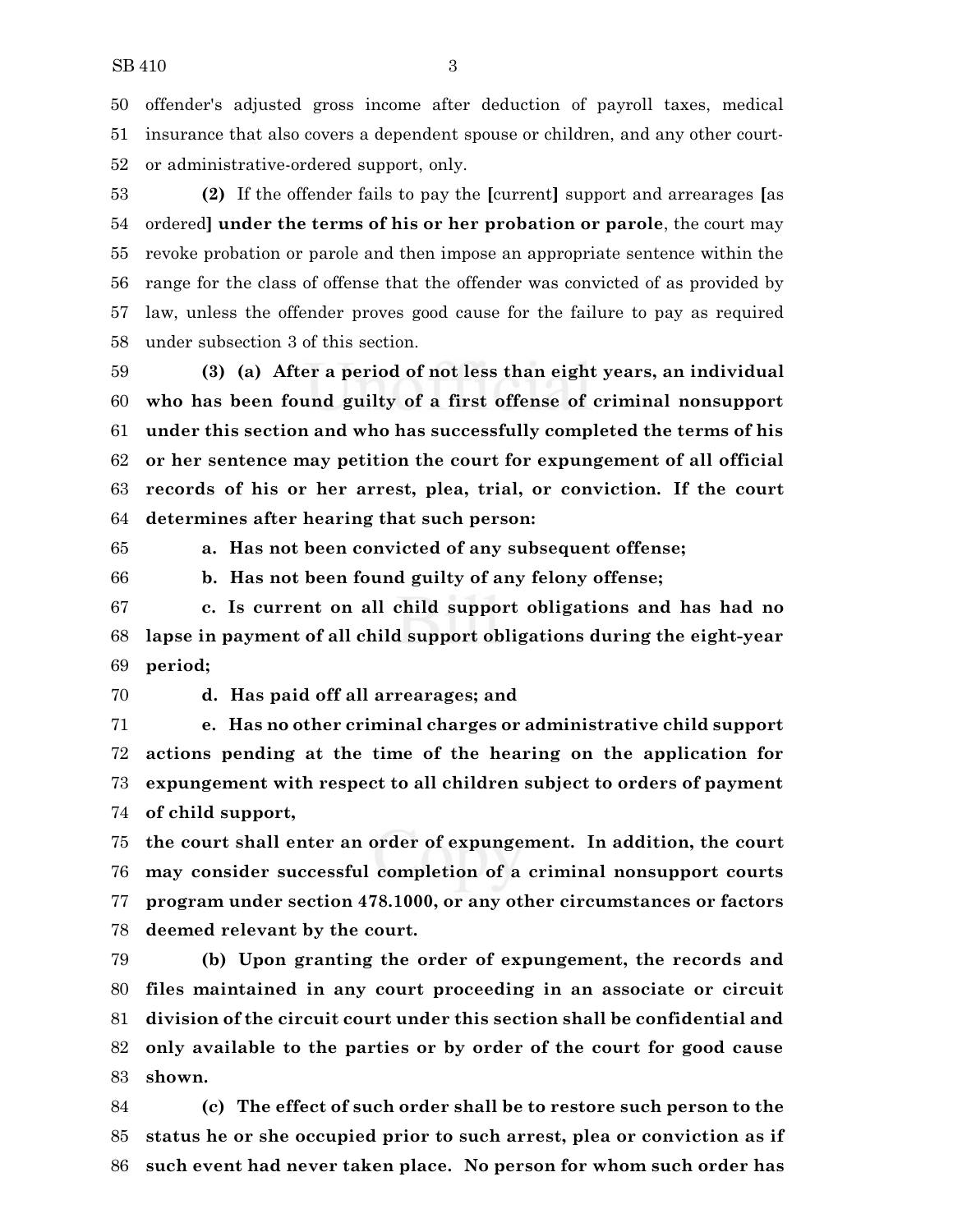**been entered shall be held thereafter under any provision of any law to be guilty of perjury or otherwise giving a false statement by reason of his or her failure to recite or acknowledge such arrest, plea, trial, conviction, or expungement in response to any inquiry made of him or her for any purpose whatsoever and no such inquiry shall be made for information relating to an expungement under this section.**

 **(d) A person shall only be entitled to one expungement under this section. Nothing in this section shall prevent the director of the department of social services from maintaining such records as to ensure that an individual receives only one expungement under this section for the purpose of informing the proper authorities of the contents of any record maintained under this section.**

 7. During any period that a nonviolent offender is incarcerated for criminal nonsupport, if the offender is ready, willing, and able to be gainfully employed during said period of incarceration, the offender, if he or she meets the criteria established by the department of corrections, may be placed on work release to allow the offender to satisfy his or her obligation to pay support. Arrearages shall be satisfied as outlined in the collection agreement.

 8. Beginning August 28, 2009, every nonviolent first- and second-time offender then incarcerated for criminal nonsupport, who has not been previously placed on probation or parole for conviction of criminal nonsupport, may be considered for parole, under the conditions set forth in subsection 6 of this section, or work release, under the conditions set forth in subsection 7 of this section.

 9. Beginning January 1, 1991, every prosecuting attorney in any county which has entered into a cooperative agreement with the **[**child support enforcement service of the**]** family support division **[**of**] within** the department of social services **regarding child support enforcement services** shall report to the division on a quarterly basis the number of charges filed and the number of convictions obtained under this section by the prosecuting attorney's office on all IV-D cases. The division shall consolidate the reported information into a statewide report by county and make the report available to the general public. 10. Persons accused of committing the offense of nonsupport of the child shall be prosecuted:

 (1) In any county in which the child resided during the period of time for which the defendant is charged; or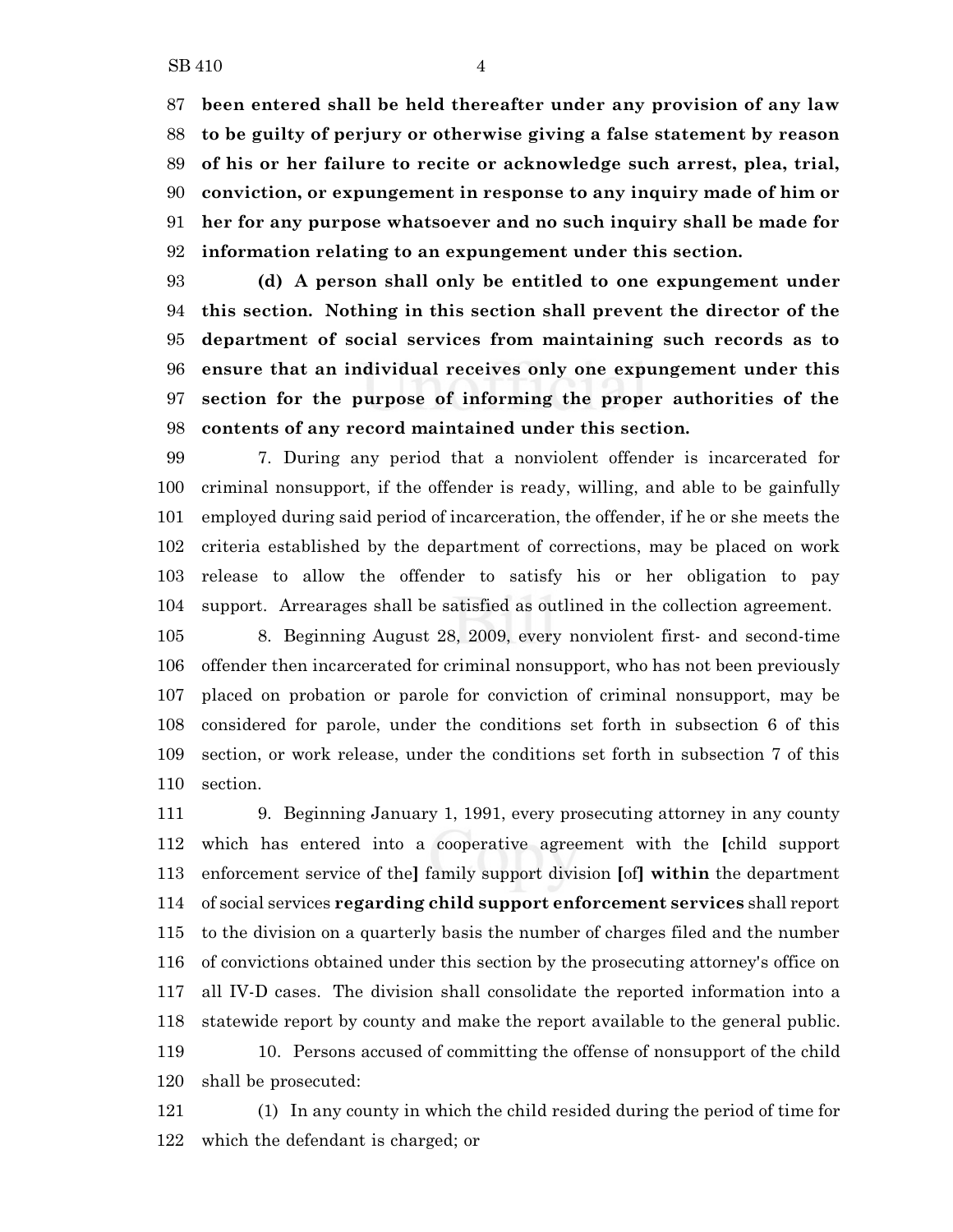(2) In any county in which the defendant resided during the period of time for which the defendant is charged.

568.040. 1. A person commits the crime of nonsupport if such person knowingly fails to provide adequate support for his or her spouse; a parent commits the crime of nonsupport if such parent knowingly fails to provide adequate support which such parent is legally obligated to provide for his or her child or stepchild who is not otherwise emancipated by operation of law.

2. For purposes of this section:

(1) **"Arrearage":**

 **(a) The amount of money created by a failure to provide support to a child under an administrative or judicial support order; or**

 **(b) Support to an estranged or former spouse if the judgment or order requiring payment of spousal support also requires payment of child support and such estranged or former spouse is the custodial parent; or**

**(c) Both paragraphs (a) and (b).**

 **The arrearage shall reflect any retroactive support ordered under a modification, and any judgments entered by a court of competent jurisdiction or any authorized agency and any satisfactions of judgment filed by the custodial parent;**

 **(2)** "Child" means any biological or adoptive child, or any child whose paternity has been established under chapter 454, or chapter 210, or any child whose relationship to the defendant has been determined, by a court of law in a proceeding for dissolution or legal separation, to be that of child to parent;

 **[**(2)**] (3)** "Good cause" means any substantial reason why the defendant is unable to provide adequate support. Good cause does not exist if the defendant purposely maintains his inability to support;

 **[**(3)**] (4)** "Support" means food, clothing, lodging, and medical or surgical attention;

 **[**(4)**] (5)** It shall not constitute a failure to provide medical and surgical attention, if nonmedical remedial treatment recognized and permitted under the laws of this state is provided.

 3. Inability to provide support for good cause shall be an affirmative defense under this section. A person who raises such affirmative defense has the burden of proving the defense by a preponderance of the evidence.

4. The defendant shall have the burden of injecting the issues raised by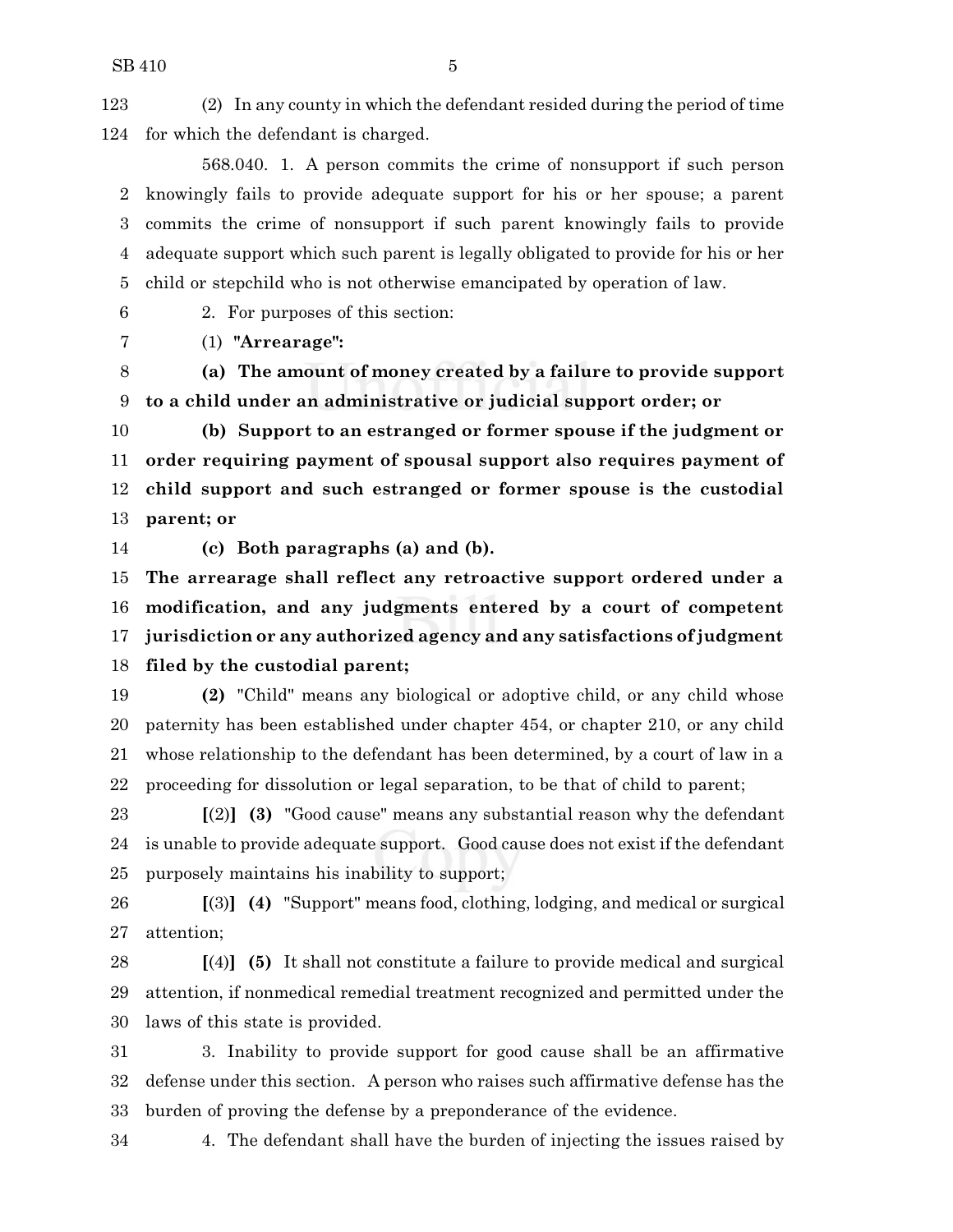subdivision **[**(4)**] (5)** of subsection 2 of this section.

 5. Criminal nonsupport is a class A misdemeanor, unless the total arrearage is in excess of an aggregate of **[**twelve**] twenty-four** monthly payments due under any order of support issued by any court of competent jurisdiction or any authorized administrative agency, in which case it is a class D felony.

 6. **(1)** If at any time a defendant **[**convicted**] found guilty** of criminal nonsupport is placed on probation or parole, there may be ordered as a condition of probation or parole that the defendant commence payment of current support as well as satisfy the arrearages. Arrearages may be satisfied first by making such lump sum payment as the defendant is capable of paying, if any, as may be shown after examination of defendant's financial resources or assets, both real, personal, and mixed, and second by making periodic payments. Periodic payments toward satisfaction of arrears when added to current payments due **[**may**] shall** be in such aggregate sums as is not greater than fifty percent of the defendant's adjusted gross income after deduction of payroll taxes, medical insurance that also covers a dependent spouse or children, and any other court-or administrative-ordered support, only.

 **(2)** If the defendant fails to pay the **[**current**]** support and arrearages **[**as ordered**] under the terms of his or her probation or parole**, the court may revoke probation or parole and then impose an appropriate sentence within the range for the class of offense that the defendant was convicted of as provided by law, unless the defendant proves good cause for the failure to pay as required under subsection 3 of this section.

 **(3) (a) After a period of not less than eight years, an individual who has been found guilty of a first offense of criminal nonsupport under this section and who has successfully completed the terms of his or her sentence may petition the court for expungement of all official records of his or her arrest, plea, trial, or conviction. If the court determines after hearing that such person:**

**a. Has not been convicted of any subsequent offense;**

**b. Has not been found guilty of any felony offense;**

 **c. Is current on all child support obligations and has had no lapse in payment of all child support obligations during the eight-year period;**

**d. Has paid off all arrearages; and**

**e. Has no other criminal charges or administrative child support**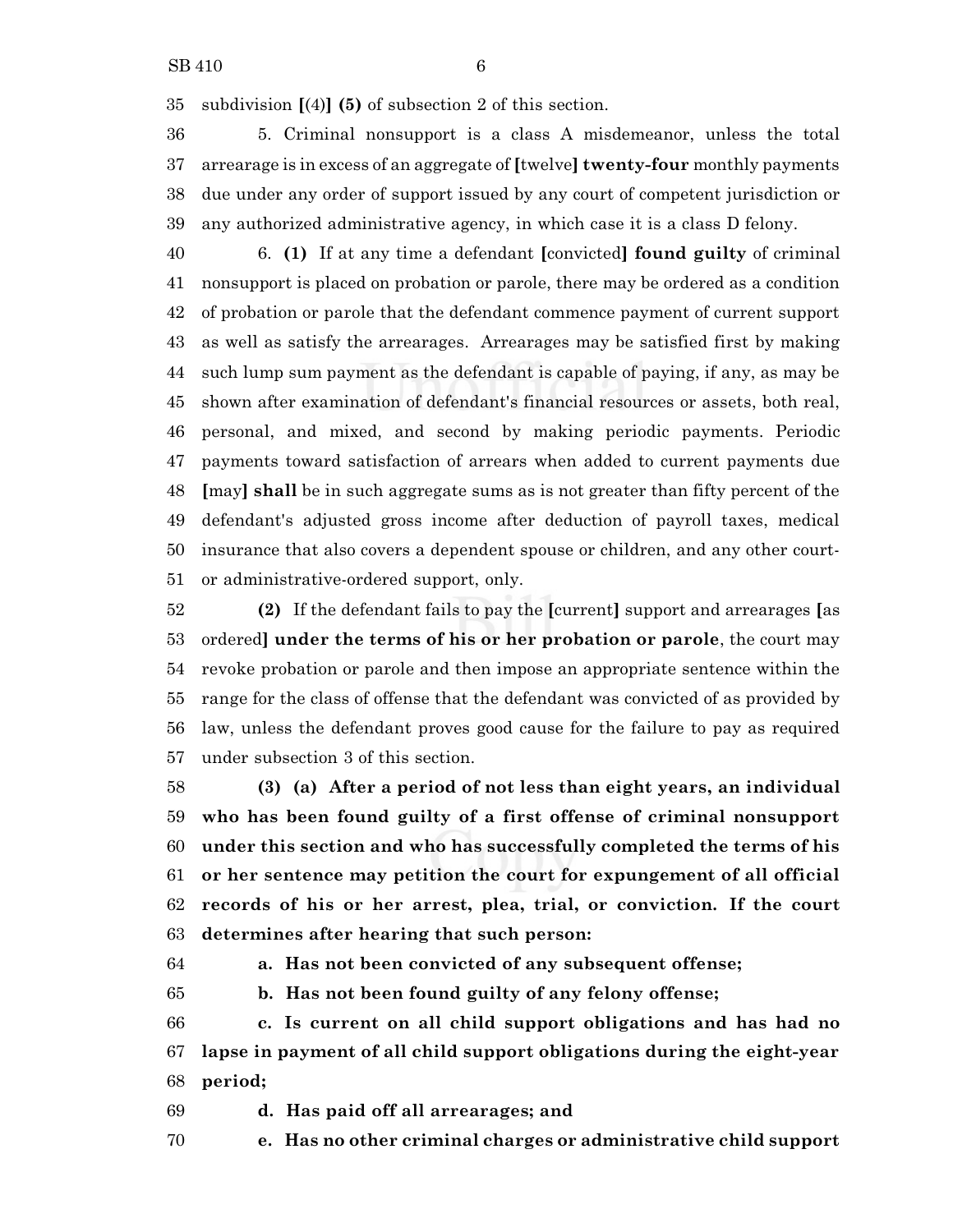**actions pending at the time of the hearing on the application for expungement with respect to all children subject to orders of payment of child support,**

 **the court shall enter an order of expungement. In addition, the court may consider successful completion of a criminal nonsupport courts program under section 478.1000, or any other circumstances or factors deemed relevant by the court.**

 **(b) Upon granting the order of expungement, the records and files maintained in any court proceeding in an associate or circuit division of the circuit court under this section shall be confidential and only available to the parties or by order of the court for good cause shown.**

 **(c) The effect of such order shall be to restore such person to the status he or she occupied prior to such arrest, plea or conviction as if such event had never taken place. No person for whom such order has been entered shall be held thereafter under any provision of any law to be guilty of perjury or otherwise giving a false statement by reason of his or her failure to recite or acknowledge such arrest, plea, trial, conviction, or expungement in response to any inquiry made of him or her for any purpose whatsoever and no such inquiry shall be made for information relating to an expungement under this section.**

 **(d) A person shall only be entitled to one expungement under this section. Nothing in this section shall prevent the director of the department of social services from maintaining such records as to ensure that an individual receives only one expungement under this section for the purpose of informing the proper authorities of the contents of any record maintained under this section.**

 7. During any period that a nonviolent defendant is incarcerated for criminal nonsupport, if the defendant is ready, willing, and able to be gainfully employed during said period of incarceration, the defendant, if he or she meets the criteria established by the department of corrections, may be placed on work release to allow the defendant to satisfy defendant's obligation to pay support. Arrearages shall be satisfied as outlined in the collection agreement.

 8. Beginning August 28, 2009, every nonviolent first- and second-time offender then incarcerated for criminal nonsupport, who has not been previously placed on probation or parole for conviction of criminal nonsupport, may be considered for parole, under the conditions set forth in subsection 6 of this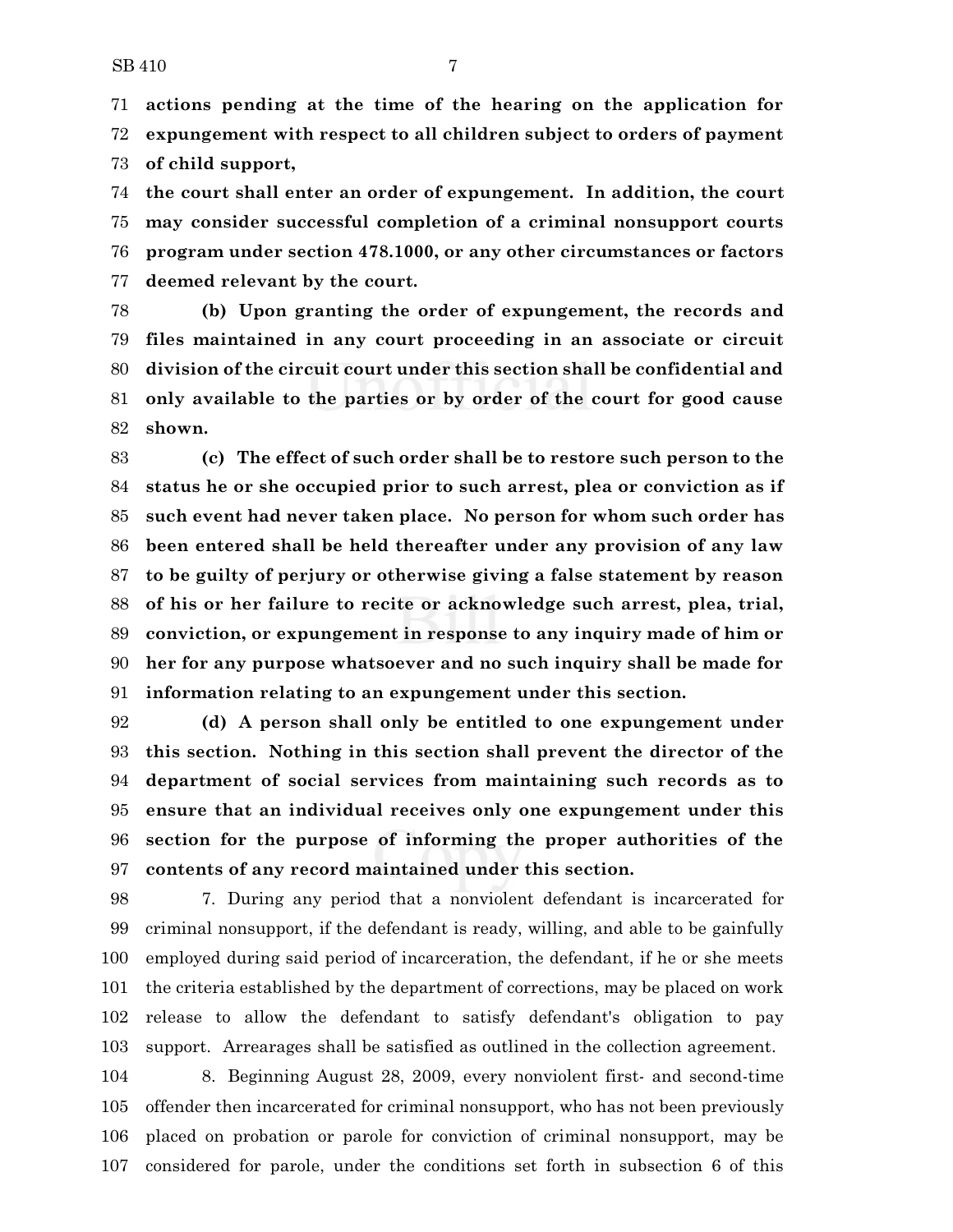section, or work release, under the conditions set forth in subsection 7 of this section.

 9. Beginning January 1, 1991, every prosecuting attorney in any county which has entered into a cooperative agreement with the **[**child support enforcement service of the**]** family support division **[**of**] within** the department of social services **regarding child support enforcement services** shall report to the division on a quarterly basis the number of charges filed and the number of convictions obtained under this section by the prosecuting attorney's office on all IV-D cases. The division shall consolidate the reported information into a statewide report by county and make the report available to the general public. 10. Persons accused of committing the offense of nonsupport of the child shall be prosecuted:

 (1) In any county in which the child resided during the period of time for which the defendant is charged; or

 (2) In any county in which the defendant resided during the period of time for which the defendant is charged.

650.055. 1. Every individual who:

(1) Is found guilty of a felony or any offense under chapter 566; or

 (2) Is seventeen years of age or older and arrested for burglary in the first degree under section 569.160, or burglary in the second degree under section 569.170, or a felony offense under chapter 565, 566, 567, 568, or 573; or

 (3) Has been determined to be a sexually violent predator pursuant to sections 632.480 to 632.513; or

 (4) Is an individual required to register as a sexual offender under sections 589.400 to 589.425;

 shall have a fingerprint and blood or scientifically accepted biological sample collected for purposes of DNA profiling analysis.

 2. Any individual subject to DNA collection and profiling analysis under this section shall provide a DNA sample:

(1) Upon booking at a county jail or detention facility; or

 (2) Upon entering or before release from the department of corrections reception and diagnostic centers; or

 (3) Upon entering or before release from a county jail or detention facility, state correctional facility, or any other detention facility or institution, whether operated by a private, local, or state agency, or any mental health facility if committed as a sexually violent predator pursuant to sections 632.480 to 632.513;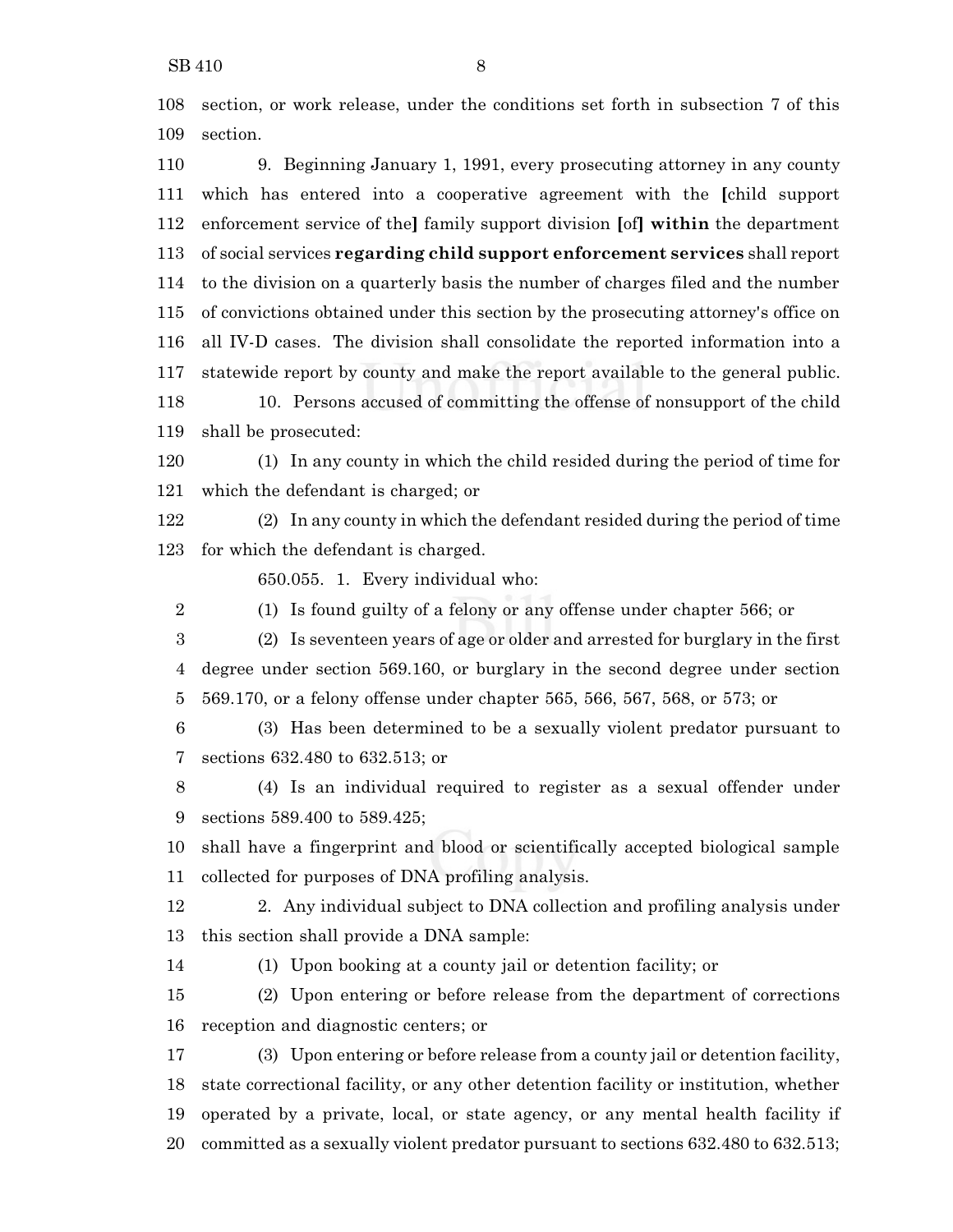or

 (4) When the state accepts a person from another state under any interstate compact, or under any other reciprocal agreement with any county, state, or federal agency, or any other provision of law, whether or not the person is confined or released, the acceptance is conditional on the person providing a DNA sample if the person was found guilty of a felony offense in any other jurisdiction; or

 (5) If such individual is under the jurisdiction of the department of corrections. Such jurisdiction includes persons currently incarcerated, persons on probation, as defined in section 217.650, and on parole, as also defined in section 217.650; or

 (6) At the time of registering as a sex offender under sections 589.400 to 589.425.

 3. The Missouri state highway patrol and department of corrections shall be responsible for ensuring adherence to the law. Any person required to provide a DNA sample pursuant to this section shall be required to provide such sample, without the right of refusal, at a collection site designated by the Missouri state highway patrol and the department of corrections. Authorized personnel collecting or assisting in the collection of samples shall not be liable in any civil or criminal action when the act is performed in a reasonable manner. Such force may be used as necessary to the effectual carrying out and application of such processes and operations. The enforcement of these provisions by the authorities in charge of state correctional institutions and others having custody or jurisdiction over individuals included in subsection 1 of this section which shall not be set aside or reversed is hereby made mandatory. The board of probation or parole shall recommend that an individual on probation or parole who refuses to provide a DNA sample have his or her probation or parole revoked. In the event that a person's DNA sample is not adequate for any reason, the person shall provide another sample for analysis.

 4. The procedure and rules for the collection, analysis, storage, expungement, use of DNA database records and privacy concerns shall not conflict with procedures and rules applicable to the Missouri DNA profiling system and the Federal Bureau of Investigation's DNA databank system.

 5. Unauthorized use or dissemination of individually identifiable DNA information in a database for purposes other than criminal justice or law enforcement is a class A misdemeanor.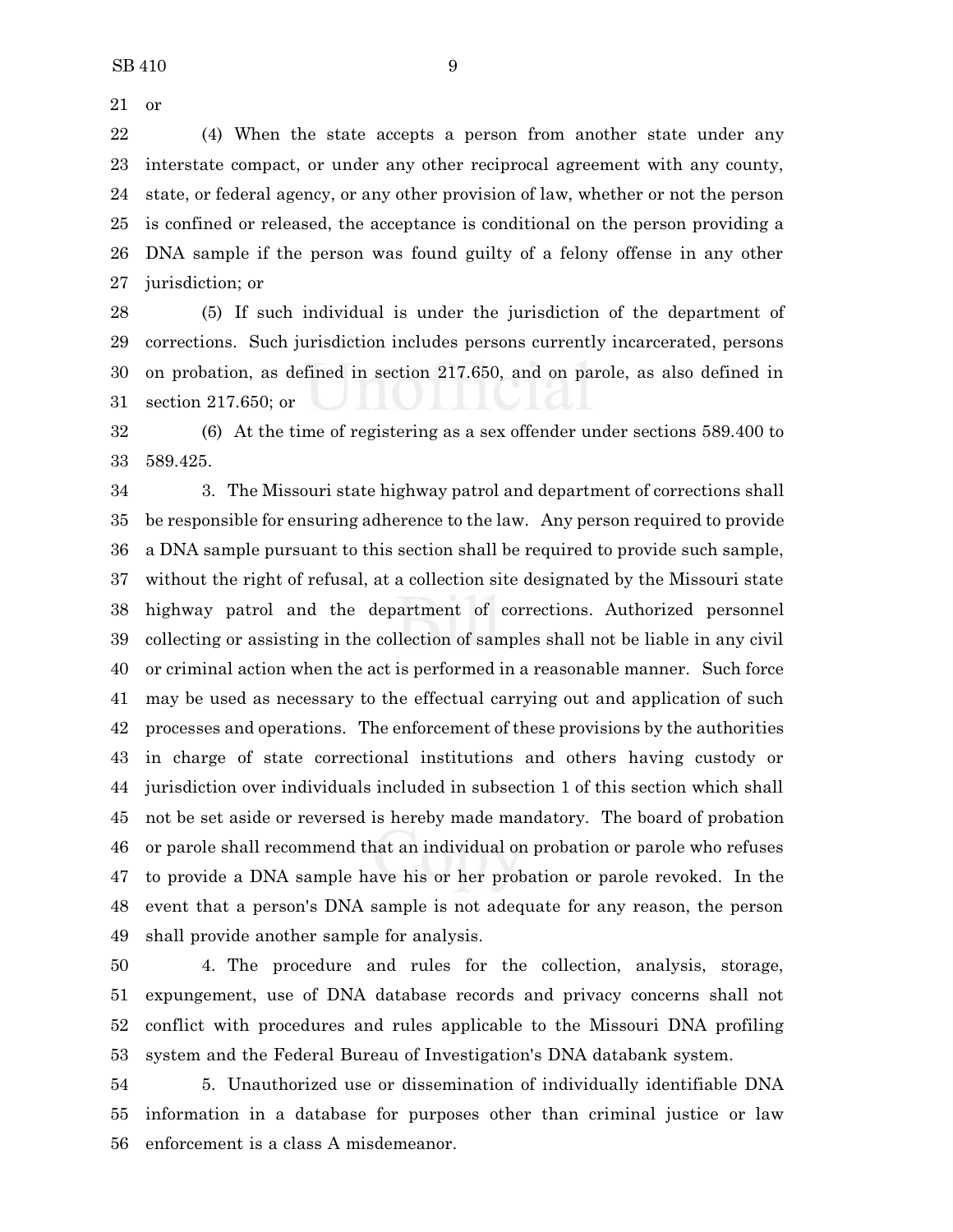6. Implementation of sections 650.050 to 650.100 shall be subject to future appropriations to keep Missouri's DNA system compatible with the Federal Bureau of Investigation's DNA databank system.

 7. All DNA records and biological materials retained in the DNA profiling system are considered closed records pursuant to chapter 610. All records containing any information held or maintained by any person or by any agency, department, or political subdivision of the state concerning an individual's DNA profile shall be strictly confidential and shall not be disclosed, except to:

 (1) Peace officers, as defined in section 590.010, and other employees of law enforcement agencies who need to obtain such records to perform their public duties;

 (2) The attorney general or any assistant attorneys general acting on his or her behalf, as defined in chapter 27;

 (3) Prosecuting attorneys or circuit attorneys as defined in chapter 56, and their employees who need to obtain such records to perform their public duties;

 (4) The individual whose DNA sample has been collected, or his or her attorney; or

 (5) Associate circuit judges, circuit judges, judges of the courts of appeals, supreme court judges, and their employees who need to obtain such records to perform their public duties.

 8. Any person who obtains records pursuant to the provisions of this section shall use such records only for investigative and prosecutorial purposes, including but not limited to use at any criminal trial, hearing, or proceeding; or for law enforcement identification purposes, including identification of human remains. Such records shall be considered strictly confidential and shall only be released as authorized by this section.

 9. **(1)** An individual may request expungement of his or her DNA sample and DNA profile through the court issuing the reversal or dismissal**, or through the court granting an expungement of all official records under section 568.040**. A certified copy of the court order establishing that such conviction has been reversed **[**or**],** guilty plea has been set aside**, or expungement has been granted under section 568.040** shall be sent to the Missouri state highway patrol crime laboratory. Upon receipt of the court order, the laboratory will determine that the requesting individual has no other qualifying offense as a result of any separate plea or conviction and no other qualifying arrest prior to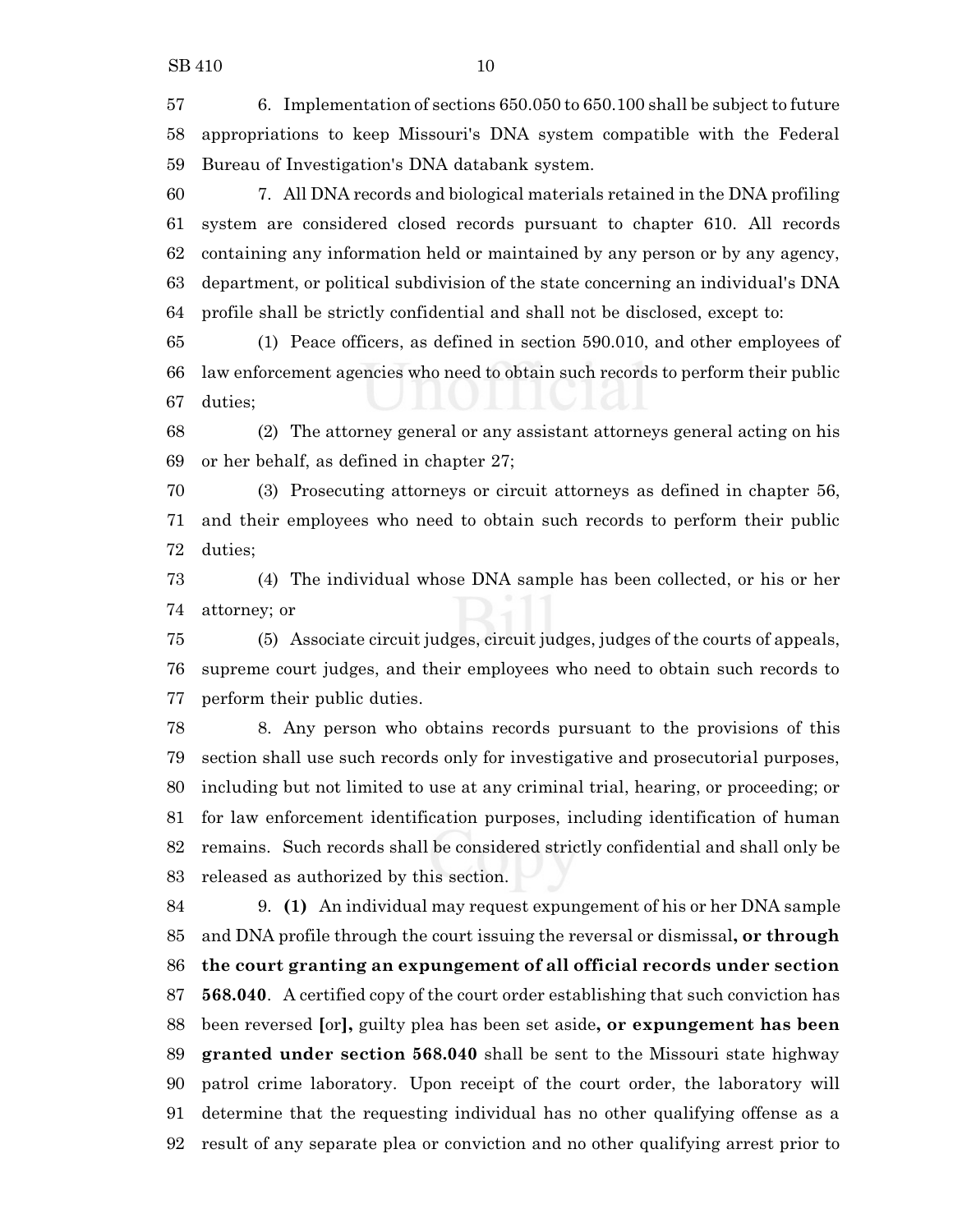expungement.

 **[**(1)**] (2)** A person whose DNA record or DNA profile has been included in the state DNA database in accordance with this section and sections 650.050, 650.052, and 650.100 may request expungement on the grounds that the conviction has been reversed, **[**or**]** the guilty plea on which the authority for including that person's DNA record or DNA profile was based has been set aside**, or an expungement of all official records has been granted by the court under section 568.040**.

 **[**(2)**] (3)** Upon receipt of a written request for expungement, a certified copy of the final court order reversing the conviction **[**or**],** setting aside the plea**, or granting an expungement of all official records under section 568.040,** and any other information necessary to ascertain the validity of the request, the Missouri state highway patrol crime laboratory shall expunge all DNA records and identifiable information in the state DNA database pertaining to the person and destroy the DNA sample of the person, unless the Missouri state highway patrol determines that the person is otherwise obligated to submit a DNA sample. Within thirty days after the receipt of the court order, the Missouri state highway patrol shall notify the individual that it has expunged his or her DNA sample and DNA profile, or the basis for its determination that the person is otherwise obligated to submit a DNA sample.

 **[**(3)**] (4)** The Missouri state highway patrol is not required to destroy any item of physical evidence obtained from a DNA sample if evidence relating to another person would thereby be destroyed.

 **[**(4)**] (5)** Any identification, warrant, arrest, or evidentiary use of a DNA match derived from the database shall not be excluded or suppressed from evidence, nor shall any conviction be invalidated or reversed or plea set aside due to the failure to expunge or a delay in expunging DNA records.

 10. When a DNA sample is taken from an individual pursuant to subdivision (2) of subsection 1 of this section and the prosecutor declines prosecution and notifies the arresting agency of that decision, the arresting agency shall notify the Missouri state highway patrol crime laboratory within ninety days of receiving such notification. Within thirty days of being notified by the arresting agency that the prosecutor has declined prosecution, the Missouri state highway patrol crime laboratory shall determine whether the individual has any other qualifying offenses or arrests that would require a DNA sample to be taken and retained. If the individual has no other qualifying offenses or arrests,